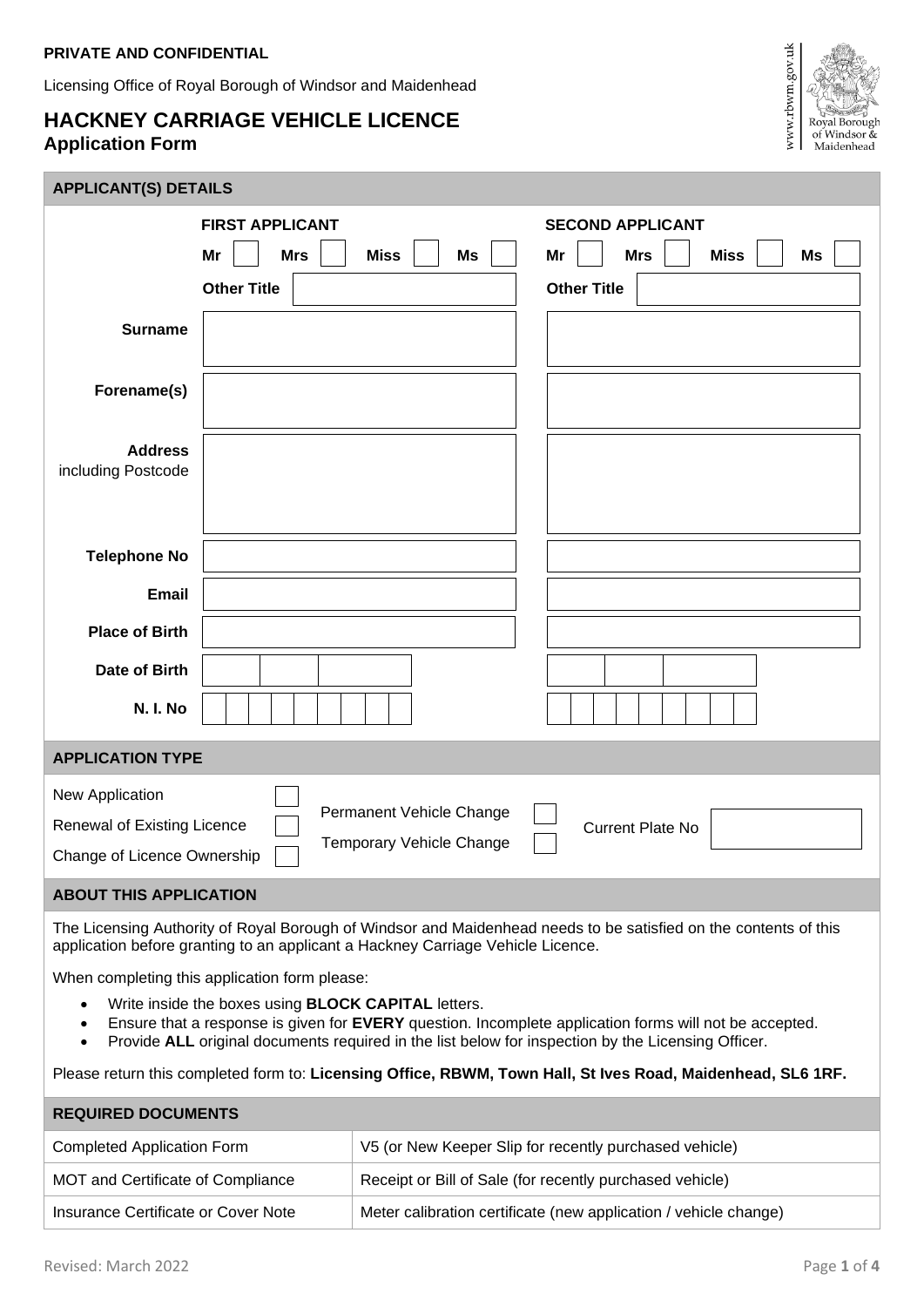| <b>FEES</b>                                                                                                                                                                                      | £      |  |  |  |  |  |
|--------------------------------------------------------------------------------------------------------------------------------------------------------------------------------------------------|--------|--|--|--|--|--|
| Grant or renewal of Hackney Carriage Vehicle Licence                                                                                                                                             |        |  |  |  |  |  |
| Change of licence ownership (bill / receipt of sale is required)                                                                                                                                 | 37.00  |  |  |  |  |  |
| Permanent vehicle change (with replacement plate)                                                                                                                                                | 47.00  |  |  |  |  |  |
| Temporary vehicle change (for 3 months)                                                                                                                                                          | 120.00 |  |  |  |  |  |
| Replacement plate                                                                                                                                                                                | 10.00  |  |  |  |  |  |
| Cost of graphics on replacement vehicles                                                                                                                                                         | 170.00 |  |  |  |  |  |
| <b>VEHICLE DETAILS</b>                                                                                                                                                                           |        |  |  |  |  |  |
| The vehicle must be equipped with a fully operational fire extinguisher and first aid kit as a requirement of this licence                                                                       |        |  |  |  |  |  |
| <b>Registration No</b><br>Date first registered<br>Engine CC                                                                                                                                     |        |  |  |  |  |  |
| Make and Model<br>Colour<br>No of passengers                                                                                                                                                     |        |  |  |  |  |  |
| <b>INSURANCE</b>                                                                                                                                                                                 |        |  |  |  |  |  |
| The vehicle must be appropriately insured for the duration of the licence in its use as a Hackney Carriage vehicle                                                                               |        |  |  |  |  |  |
| <b>Start Date</b><br><b>Insurance Company</b>                                                                                                                                                    |        |  |  |  |  |  |
| <b>Certificate Number</b><br><b>Expiry Date</b>                                                                                                                                                  |        |  |  |  |  |  |
| <b>MOT AND CERTIFICATE OF COMPLIANCE</b><br>Both the MOT and Certificate of Compliance should be no older than 28 days at the time of the vehicle being licensed                                 |        |  |  |  |  |  |
| <b>Issuing Garage</b><br>Vehicle Mileage                                                                                                                                                         |        |  |  |  |  |  |
| <b>MOT Issue Date</b><br>Certificate of Compliance Issue Date                                                                                                                                    |        |  |  |  |  |  |
| Certificate of Compliance Expiry Date<br><b>MOT Expiry Date</b>                                                                                                                                  |        |  |  |  |  |  |
| <b>DECLARATION OF HACKNEY CARRIAGE PROPRIETOR</b>                                                                                                                                                |        |  |  |  |  |  |
| Are you (the applicant) also the proprietor (the actual owner) of the vehicle?<br>Yes<br>No                                                                                                      |        |  |  |  |  |  |
| If the applicant is not the proprietor (the actual owner) of the vehicle, this declaration must be signed by the<br>Licensed Hackney Carriage Proprietor under the Town Police Clauses Act 1847. |        |  |  |  |  |  |
| I hereby certify that the applicant(s) named over will drive the vehicle properly licensed as a Hackney Carriage,<br>of which I am the named proprietor (owner), if the licence is granted.      |        |  |  |  |  |  |
| Name of Proprietor                                                                                                                                                                               |        |  |  |  |  |  |
|                                                                                                                                                                                                  |        |  |  |  |  |  |
| <b>Address of Proprietor</b><br>including Postcode                                                                                                                                               |        |  |  |  |  |  |
|                                                                                                                                                                                                  |        |  |  |  |  |  |
| Signature<br>Date                                                                                                                                                                                |        |  |  |  |  |  |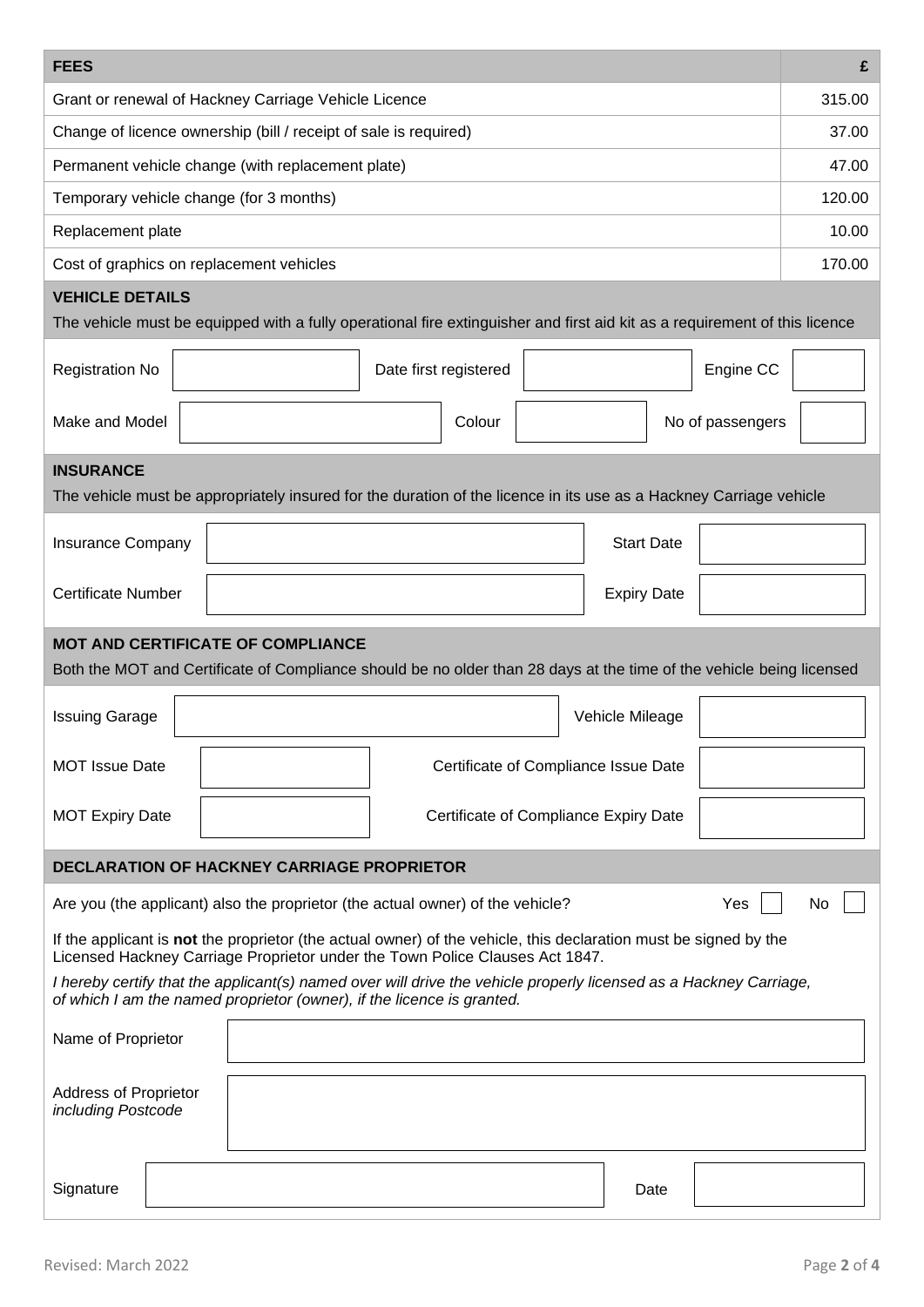| Vehicle requirements to licence a new or replacement<br>Hackney Carriage Wheelchair Accessible Vehicle                                                                                                                                                                                        |                                                                                                    |                       | Vehicle requirements to licence a replacement<br><b>Hackney Carriage Saloon Vehicle</b> |                                                         |                                                    |    |  |  |
|-----------------------------------------------------------------------------------------------------------------------------------------------------------------------------------------------------------------------------------------------------------------------------------------------|----------------------------------------------------------------------------------------------------|-----------------------|-----------------------------------------------------------------------------------------|---------------------------------------------------------|----------------------------------------------------|----|--|--|
| 1. Under 3 years of age from date of first registration                                                                                                                                                                                                                                       |                                                                                                    |                       |                                                                                         | 1. Under 5 years of age from date of first registration |                                                    |    |  |  |
| 2. White with purple boot and bonnet (Pantone 259)                                                                                                                                                                                                                                            |                                                                                                    |                       |                                                                                         |                                                         | 2. White with purple boot and bonnet (Pantone 259) |    |  |  |
| 3. RBWM Logo Graphics                                                                                                                                                                                                                                                                         |                                                                                                    |                       |                                                                                         | 3. RBWM Logo Graphics                                   |                                                    |    |  |  |
| 4. Whole type / Low Volume approval                                                                                                                                                                                                                                                           |                                                                                                    |                       |                                                                                         | Please note: any vehicles requiring graphics            |                                                    |    |  |  |
|                                                                                                                                                                                                                                                                                               | will not be given their plates until the graphics<br>5. Wheelchair Accessible<br>have been fitted. |                       |                                                                                         |                                                         |                                                    |    |  |  |
| FIRST APPLICANT - DECLARATION OF CONVICTIONS / DVLA POINTS                                                                                                                                                                                                                                    |                                                                                                    |                       |                                                                                         |                                                         |                                                    |    |  |  |
| When submitting an application for a Hackney Carriage Vehicle Licence applicants are required to declare<br>ALL convictions and cautions you may have by virtue of the Rehabilitation of Offenders Act 1974 (Exemptions)<br>(Amendments) Order 2002. Any spent convictions must be disclosed. |                                                                                                    |                       |                                                                                         |                                                         |                                                    |    |  |  |
| Please also record any current DVLA points on your driving licence.                                                                                                                                                                                                                           |                                                                                                    |                       |                                                                                         |                                                         |                                                    |    |  |  |
| Have you ever had any:                                                                                                                                                                                                                                                                        | Convictions<br>a)                                                                                  | Yes                   | No<br>C)                                                                                | <b>Motoring Offences</b>                                | Yes                                                | No |  |  |
|                                                                                                                                                                                                                                                                                               | Cautions<br>b)                                                                                     | Yes                   | No<br>d)                                                                                | <b>DVLA Points</b>                                      | Yes                                                | No |  |  |
| If YES to any, please give details below.                                                                                                                                                                                                                                                     |                                                                                                    |                       |                                                                                         |                                                         |                                                    |    |  |  |
| <b>Date of Conviction</b>                                                                                                                                                                                                                                                                     | <b>Offence</b>                                                                                     |                       | Court                                                                                   |                                                         | <b>Sentence / Fine</b>                             |    |  |  |
|                                                                                                                                                                                                                                                                                               |                                                                                                    |                       |                                                                                         |                                                         |                                                    |    |  |  |
|                                                                                                                                                                                                                                                                                               |                                                                                                    |                       |                                                                                         |                                                         |                                                    |    |  |  |
|                                                                                                                                                                                                                                                                                               |                                                                                                    |                       |                                                                                         |                                                         |                                                    |    |  |  |
| Are you currently on bail or subject of any outstanding charge or summons?<br>Yes<br>No.<br>If YES, please give details – continue on a separate sheet if required.                                                                                                                           |                                                                                                    |                       |                                                                                         |                                                         |                                                    |    |  |  |
| <b>SECOND APPLICANT - DECLARATION OF CONVICTIONS / DVLA POINTS</b>                                                                                                                                                                                                                            |                                                                                                    |                       |                                                                                         |                                                         |                                                    |    |  |  |
| Convictions<br>Yes<br><b>Motoring Offences</b><br>Have you ever had any:<br>No<br>No<br>Yes<br>C)<br>a)<br>Cautions<br>Yes<br><b>DVLA Points</b><br>No<br>d)<br>Yes<br>b)<br>No                                                                                                               |                                                                                                    |                       |                                                                                         |                                                         |                                                    |    |  |  |
| If YES to any, please give details below.                                                                                                                                                                                                                                                     |                                                                                                    |                       |                                                                                         |                                                         |                                                    |    |  |  |
| <b>Date of Conviction</b>                                                                                                                                                                                                                                                                     | <b>Offence</b>                                                                                     |                       | <b>Court</b>                                                                            |                                                         | <b>Sentence / Fine</b>                             |    |  |  |
|                                                                                                                                                                                                                                                                                               |                                                                                                    |                       |                                                                                         |                                                         |                                                    |    |  |  |
|                                                                                                                                                                                                                                                                                               |                                                                                                    |                       |                                                                                         |                                                         |                                                    |    |  |  |
| Are you currently on bail or subject of any outstanding charge or summons?                                                                                                                                                                                                                    |                                                                                                    |                       |                                                                                         |                                                         |                                                    |    |  |  |
| Yes<br>No<br>If YES, please give details – continue on a separate sheet if required.                                                                                                                                                                                                          |                                                                                                    |                       |                                                                                         |                                                         |                                                    |    |  |  |
| <b>OTHER VEHICLES</b>                                                                                                                                                                                                                                                                         |                                                                                                    |                       |                                                                                         |                                                         |                                                    |    |  |  |
| Does either applicant hold any other Hackney Carriage<br>If YES, please give details:<br>Yes<br>No<br>or Private Hire Vehicle Licences with any authority?                                                                                                                                    |                                                                                                    |                       |                                                                                         |                                                         |                                                    |    |  |  |
| Name                                                                                                                                                                                                                                                                                          |                                                                                                    |                       |                                                                                         |                                                         |                                                    |    |  |  |
|                                                                                                                                                                                                                                                                                               |                                                                                                    | <b>Licence Number</b> | <b>Issuing Authority</b>                                                                |                                                         |                                                    |    |  |  |